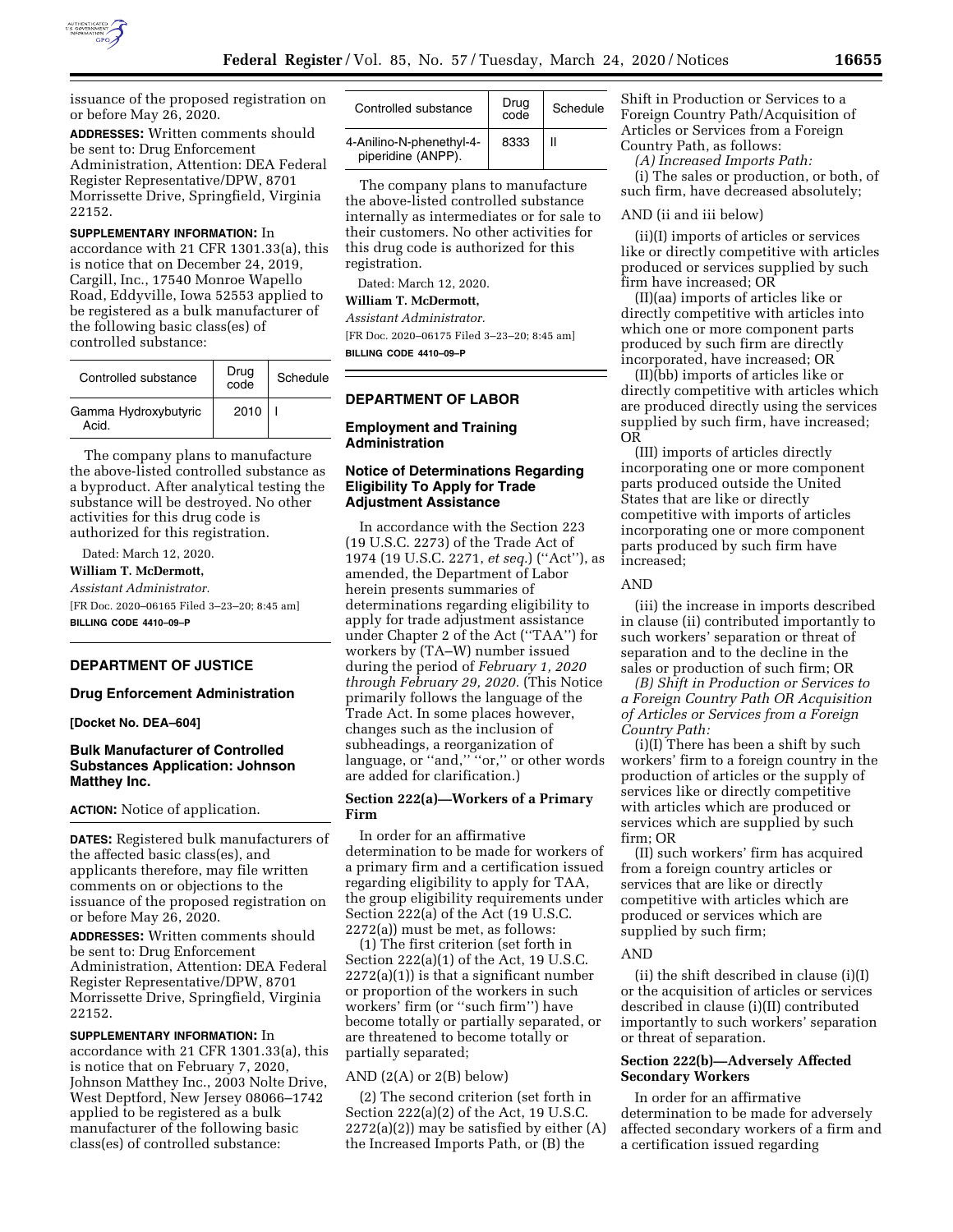eligibility to apply for TAA, the group eligibility requirements of Section 222(b) of the Act (19 U.S.C. 2272(b)) must be met, as follows:

(1) A significant number or proportion of the workers in the workers' firm or an appropriate subdivision of the firm have become totally or partially separated, or are threatened to become totally or partially separated;

### AND

(2) the workers' firm is a supplier or downstream producer to a firm that employed a group of workers who received a certification of eligibility under Section 222(a) of the Act (19 U.S.C. 2272(a)), and such supply or production is related to the article or service that was the basis for such certification (as defined in subsection 222(c)(3) and (4) of the Act (19 U.S.C.  $2272(c)(3)$  and  $(4)$ );

### AND

(3) either—

(A) the workers' firm is a supplier and the component parts it supplied to the firm described in paragraph (2) accounted for at least 20 percent of the production or sales of the workers' firm; OR

(B) a loss of business by the workers' firm with the firm described in paragraph (2) contributed importantly to the workers' separation or threat of

separation determined under paragraph (1).

### **Section 222(e)—Firms Identified by the International Trade Commission**

In order for an affirmative determination to be made for adversely affected workers in firms identified by the International Trade Commission and a certification issued regarding eligibility to apply for TAA, the group eligibility requirements of Section 222(e) of the Act (19 U.S.C. 2272(e))must be met, by following criteria  $(1)$ ,  $(2)$ , and  $(3)$  as follows:

(1) The workers' firm is publicly identified by name by the International Trade Commission as a member of a domestic industry in an investigation resulting in—

(A) an affirmative determination of serious injury or threat thereof under section 202(b)(1) of the Act (19 U.S.C. 2252(b)(1)); OR

(B) an affirmative determination of market disruption or threat thereof under section 421(b)(1)of the Act (19 U.S.C. 2436(b)(1)); OR

(C) an affirmative final determination of material injury or threat thereof under section  $705(b)(1)(A)$  or  $735(b)(1)(A)$  of the Tariff Act of 1930 (19 U.S.C. 1671d(b)(1)(A) and 1673d(b)(1)(A));

### AND

(2) the petition is filed during the 1 year period beginning on the date on which—

(A) a summary of the report submitted to the President by the International Trade Commission under section 202(f)(1) of the Trade Act (19 U.S.C.  $2252(f)(1)$ ) with respect to the affirmative determination described in paragraph (1)(A) is published in the **Federal Register** under section 202(f)(3)  $(19 \text{ U.S.C. } 2252(f)(3))$ ; OR

(B) notice of an affirmative determination described in subparagraph (B) or (C)of paragraph (1) is published in the **Federal Register**;

#### AND

(3) the workers have become totally or partially separated from the workers' firm within—

(A) the 1-year period described in paragraph (2); OR

(B) notwithstanding section 223(b) of the Act (19 U.S.C. 2273(b)), the 1-year period preceding the 1-year period described in paragraph (2).

## *Affirmative Determinations for Trade Adjustment Assistance*

The following certifications have been issued. The date following the company name and location of each determination references the impact date for all workers of such determination.

The following certifications have been issued. The requirements of Section 222(a)(2)(A) (Increased Imports Path) of the Trade Act have been met.

| TA-W No.            | Subject firm                                                                                                                                      | Location                        | Impact date                           |
|---------------------|---------------------------------------------------------------------------------------------------------------------------------------------------|---------------------------------|---------------------------------------|
| 94,943   <br>95,226 | Electric Research and Manufacturing Cooperative, Inc. (ERMCO), Ar-<br>kansas Electric Cooperatives, Inc. (AECI), Hughes Staffing, Inc.            | Gaston, OR    December 29, 2018 | September 26, 2018                    |
| $95.277$            | SSB Manufacturing Company, Fredericksburg Plant, Simmons Bed- Fredericksburg, VA    October 10, 2018<br>ding Company, Serta Simmons Bedding, etc. |                                 |                                       |
| 95.316A             | national Limited, etc.                                                                                                                            |                                 | October 22, 2018                      |
| 95,474              | 95,556  Spirit AeroSystems Inc., Acro Service Corporation, Aerotek, Aircraft   Wichita, KS<br>Technology Group, etc.                              | Indianapolis, IN                | December 12, 2018<br>January 10, 2019 |

The following certifications have been issued. The requirements of Section 222(a)(2)(B) (Shift in Production or

Services to a Foreign Country Path or Acquisition of Articles or Services from

a Foreign Country Path) of the Trade Act have been met.

| TA-W No.                    | Subject firm                                                                                                           | Location              | Impact date                                            |
|-----------------------------|------------------------------------------------------------------------------------------------------------------------|-----------------------|--------------------------------------------------------|
| 95,043<br>95,043A<br>95,066 | Hotelbeds USA, Inc., Global Financial Services department, Kelly                                                       |                       | August 5, 2018.<br>August 5, 2018.<br>August 12, 2018. |
| 95,066A                     | Services.<br>Hotelbeds, Tourico Holidays Flights, Global Financial Services depart-<br>ment, Robert Half.              | Altamonte Springs, FL | August 12, 2018.                                       |
| 95,145                      | Deutsche Bank USA Core Corporation, Trade Finance and Lending   New York, NY<br>Operations Division, Deutsche Bank AG. |                       | September 4, 2018.                                     |
| 95,190                      | Eagle Mine LLC, Exploration Department, Lundin Mining                                                                  | Negaunee, MI          | September 17, 2018.                                    |
| 95,204                      |                                                                                                                        | Longview, TX          | September 23, 2018.                                    |
| 95,253                      | Rohr, Inc., Collins Aerospace, United Technologies, Adecco, etc                                                        |                       | October 3, 2018.                                       |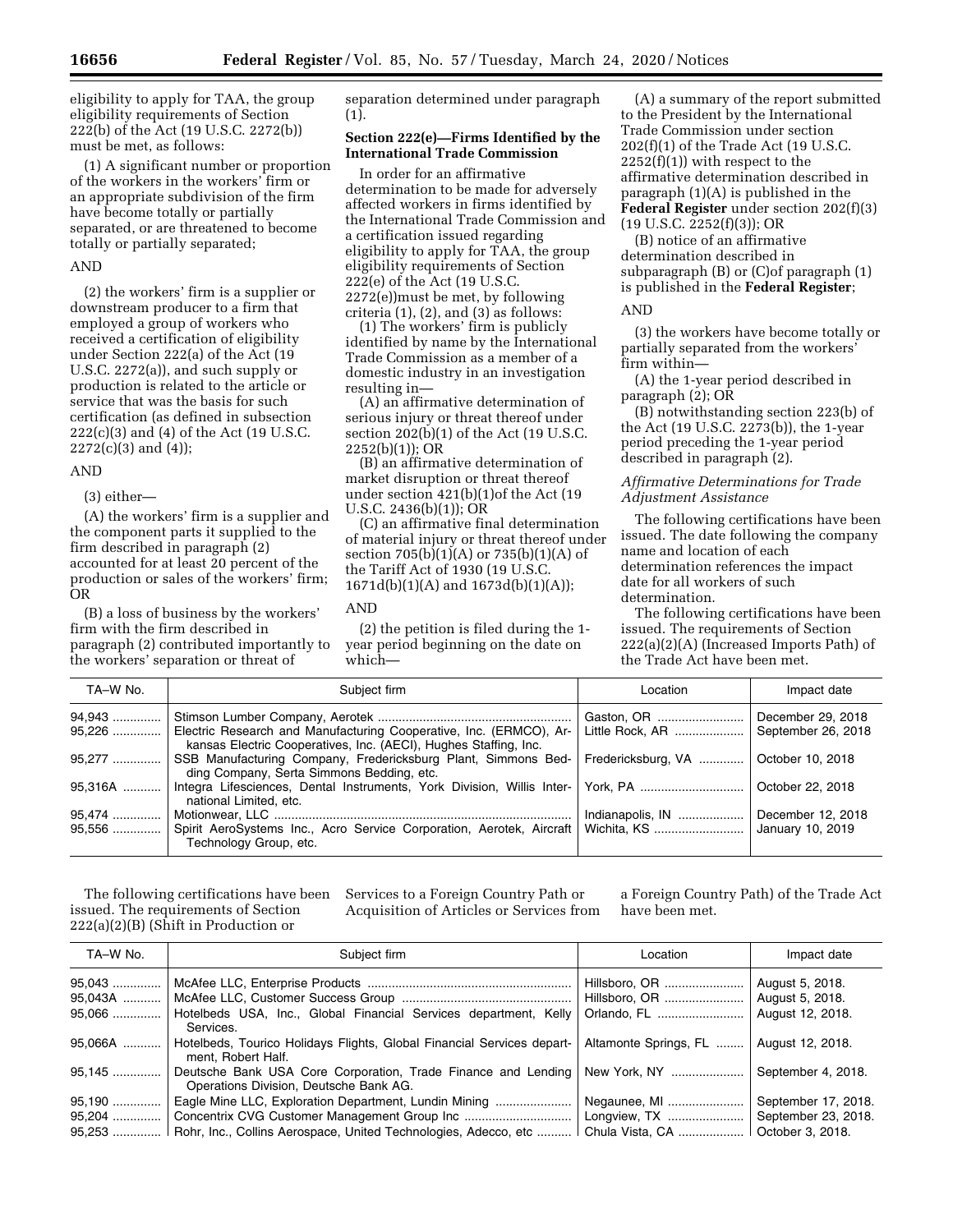| TA-W No. | Subject firm                                                                                              | Location          | Impact date        |
|----------|-----------------------------------------------------------------------------------------------------------|-------------------|--------------------|
| 95,316   | Integra Lifesciences, Surgical Lighting Products, York Division, Willis<br>International, etc.            | York, PA          | October 22, 2018.  |
| 95.330   |                                                                                                           | Walnut Creek, CA  | October 27, 2018.  |
| 95.348   | Sitel Operating Corporation, Sitel LLC, Sitel Worldwide Corporation                                       | Glasgow, KY       | November 2, 2018.  |
| 95,360   | LEONI Wiring Systems, Inc., Accountemps, Robert Half, Finkenthal,<br>UTG.                                 | Tucson, AZ        | November 6, 2018.  |
| 95,363   | 99 Cents Only Store, Number Holdings Inc., Corporate Support Center                                       | Commerce, CA      | November 6, 2018.  |
| 95,365   | Jacobs Engineering Group, Inc., Accounting Services, CH2M Hill,<br>CH2M Hill Engineers, etc.              | Englewood, CO     | November 7, 2018.  |
| 95.369   |                                                                                                           | San Ramon, CA     | November 8, 2018.  |
| 95,393   | Syniverse Technologies, LLC., Syniverse Holdings, Inc                                                     | Tampa, FL         | November 19, 2018. |
| 95,410   | TE Connectivity, Medical, Terra Staffing Group, Express Employment<br>Professionals, etc.                 | Wilsonville, OR   | November 21, 2018. |
| 95,452   |                                                                                                           | Sparta, WI        | December 5, 2018.  |
| 95,453   |                                                                                                           | San Francisco, CA | December 5, 2018.  |
| 95,464   |                                                                                                           | Lincoln, NE       | December 6, 2018.  |
| 95,466   | Accenture LLP, Software Utility Services (SUS) Division                                                   | Minneapolis, MN   | December 9, 2018.  |
| 95,493   |                                                                                                           | Youngwood, PA     | December 16, 2018. |
| 95,504   |                                                                                                           | Orangeburg, SC    | December 20, 2018. |
| 95,506   | Morgan Stanley Services Group, Inc., Corporate & Funding Tech-<br>nology (CFT).                           | New York, NY      | December 20, 2018. |
| 95,552   |                                                                                                           | South Gate, CA    | April 7, 2019.     |
| 95,577   | Constantia Colmar, LLC., Constantia Flexibles America Company,<br>PeopleShare.                            | Colmar, PA        | January 17, 2019.  |
| 95,590   | International Automotive Components (IAC), EG Workforce Solutions                                         | Mendon, MI        | January 22, 2019.  |
| 95,591   | Liberty Mutual Group, Inc., Agent Distribution & Services, Channel<br>Support Operations Department, etc. | Montoursville, PA | January 22, 2019.  |
| 95.650   | Langer Biomechanics, Inc., Orthotics Holdings, Inc., Aerotek                                              | Ronkonkoma, NY    | February 4, 2019.  |
| 95,654   | Brazeway, LLC, Brazeway Kentucky Plant, Evaporator Cell 6, Axel<br>Johnson, Manpower, etc.                | Hopkinsville, KY  | February 5, 2019.  |
| 95,664   | Spang Engineered Solutions, Magnetics Division, Spang & Company,<br>Corporate Job Bank.                   | Phonenix, AZ      | February 5, 2019.  |

The following certifications have been issued. The requirements of Section 222(b) (supplier to a firm whose workers

are certified eligible to apply for TAA) of the Trade Act have been met.

| TA-W No.                                                           | Subject firm                                                                                                                                                                                                            | Location                                                       | Impact date                                                                                                                                    |
|--------------------------------------------------------------------|-------------------------------------------------------------------------------------------------------------------------------------------------------------------------------------------------------------------------|----------------------------------------------------------------|------------------------------------------------------------------------------------------------------------------------------------------------|
| 95,179<br>95,201<br>95,225<br>95,262<br>95,524<br>95.589<br>95,608 | Innocor Foam Technologies, Division 5600, Innocor, Inc., Manpower<br>United State Steel Corporation, Great Lakes Works<br>Ducommun Inc., Structures Solutions, Penmac Staffing, Contract Engi-<br>neering Service, PMG. | Lebanon, MO<br>El Dorado, AR<br>Morgan Hill, CA<br>Wichita, KS | September 12, 2018<br>September 20, 2018<br>September 26, 2018<br>October 4, 2018<br>December 31, 2018<br>January 22, 2019<br>January 24, 2019 |
| $95.612$                                                           | Georgia-Pacific Gypsum, LLC, Cuba Gypsum Facility, Georgia-Pacific<br>Building Products Operations LP, etc.                                                                                                             |                                                                | January 27, 2019                                                                                                                               |

## *Negative Determinations for Worker Adjustment Assistance*

In the following cases, the investigation revealed that the eligibility criteria for TAA have not been met for the reasons specified. The investigation revealed that the

requirements of Trade Act section 222 (a) $(1)$  and  $(b)(1)$  (significant worker

total/partial separation or threat of total/ partial separation), or (e) (firms identified by the International Trade Commission), have not been met.

| TA-W No. | Subject firm                                                                                             | Location    | Impact date |
|----------|----------------------------------------------------------------------------------------------------------|-------------|-------------|
| 95,034   | Transaction Network Services, Inc., Trident Private Holdings I,<br>Accenture, Aricent Technologies, etc. | Reston, VA. |             |
|          |                                                                                                          | Peoria, IL. |             |

The investigation revealed that the criteria under paragraphs (a)(2)(A)(i) (decline in sales or production, or both), or (a)(2)(B) (shift in production or services to a foreign country or

acquisition of articles or services from a foreign country), (b)(2) (supplier to a firm whose workers are certified eligible to apply for TAA or downstream producer to a firm whose workers are

certified eligible to apply for TAA), and (e) (International Trade Commission) of section 222 have not been met.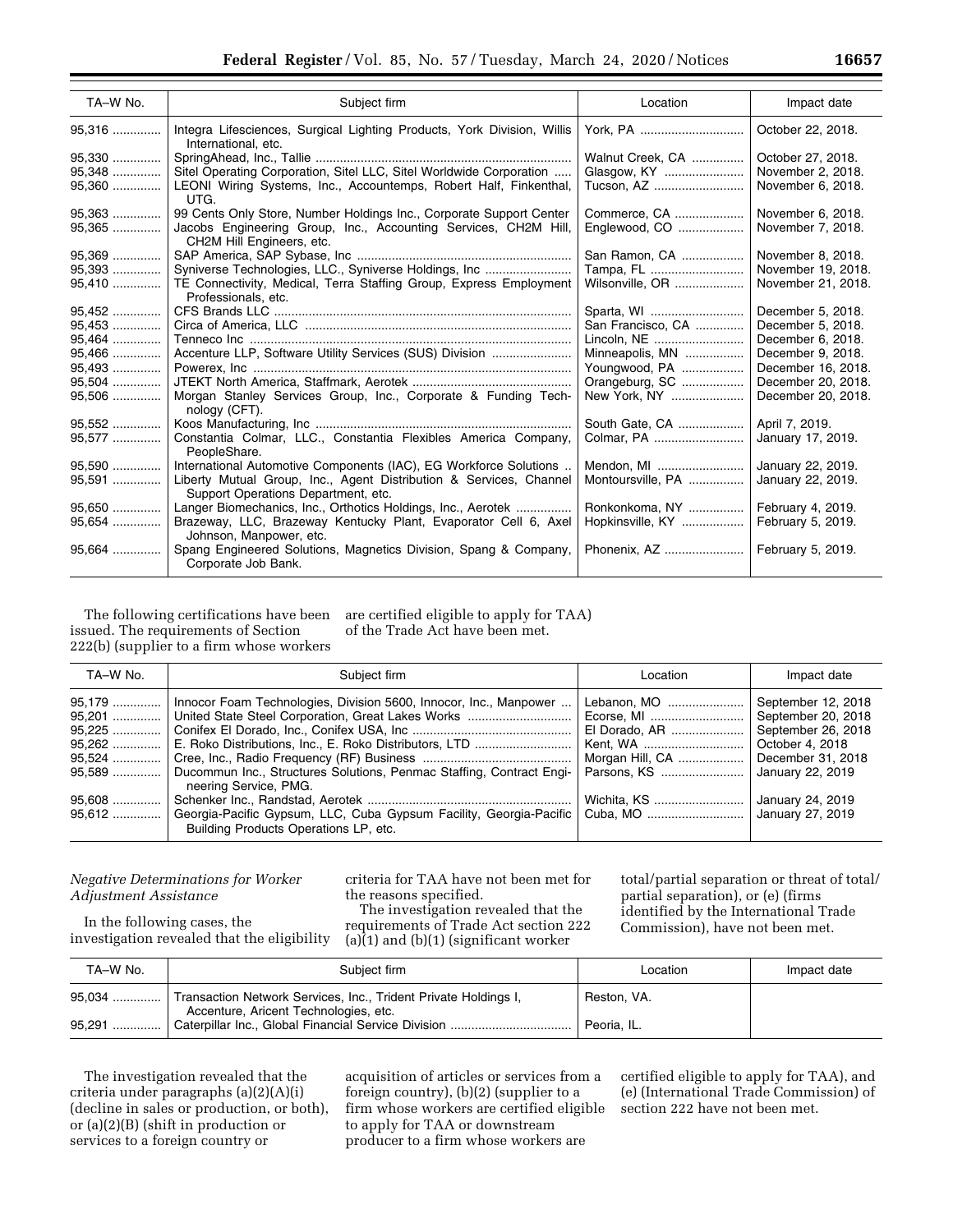| TA-W No. | Subject firm                                                                                       | Location        | Impact date |
|----------|----------------------------------------------------------------------------------------------------|-----------------|-------------|
|          |                                                                                                    | Auburn, CA.     |             |
|          | 95,183    Bausch Health US, LLC, Customer Service, Bausch + Lomb/Inter-<br>national division, etc. | Irvine, CA.     |             |
| 95,213   | Medtronic Plc, QC Analytical Lab, Cardiac & Vascular Group                                         | Santa Rosa, CA. |             |
|          | 95,251  Daimler Trucks North America, Cleveland Truck Manufacturing Plant,<br>Daimler AG.          | Cleveland, NC.  |             |
| $95,523$ | Volvo Trucks North America, New River Valley Operations, Volvo<br>Group.                           | Dublin, VA.     |             |

The investigation revealed that the criteria under paragraphs (a)(2)(A) (increased imports), (a)(2)(B) (shift in production or services to a foreign country or acquisition of articles or

services from a foreign country), (b)(2) (supplier to a firm whose workers are certified eligible to apply for TAA or downstream producer to a firm whose workers are certified eligible to apply

for TAA), and (e) (International Trade Commission) of section 222 have not been met.

| TA-W No. | Subject firm                                                                                                   | Location              | Impact date |
|----------|----------------------------------------------------------------------------------------------------------------|-----------------------|-------------|
|          | 94,698  Lumentum Operations LLC, Lumentum Holdings Inc., Randstad USA                                          | Milpitas, CA.         |             |
| 94,882   | AT&T Business-Global Operations & Services, Delivery Excellence/<br>Regional Ordering Customer Care Team, etc. | Bellaire, TX.         |             |
| 94,917   | Johnny Appleseed, Inc., Orchard Portfolio Division, Bluestem Brands<br>Inc.                                    | Middleton, MA.        |             |
| 94,997   |                                                                                                                | Camanche, IA.         |             |
| 95,058   |                                                                                                                | Clovis, NM.           |             |
| 95,070   | Alsico USA, Inc., 3B Holdings, Accountemps, Randstad USA                                                       | Kent, OH.             |             |
| 95,132   | Welocalize, Inc., NEPAL Parent Holdings, LLC, Linguistic Reviewers                                             | Portland, OR.         |             |
| 95,202   | Bimbo Bakeries USA, Inc., Bimbo Bakeries Inc., Grupo Bimbo, S.A.B.<br>de C.V.                                  | South Sioux City, NE. |             |
| 95,210   | Quad/Graphics Inc., Shakopee Minnesota Plant, Masterson Staffing<br>Services, Atlas Staffing, etc.             | Shakopee, MN.         |             |
| 95,239   |                                                                                                                | Mogadore, OH.         |             |
|          | Bayou Steel BD Holdings LLC, EIU, Adecco, Core LLC, Personnel<br>Consulting, River Parish Contractors, etc.    | LaPlace, LA.          |             |
| 95,260   | SMM New England Corporation, Sims Metal Management, Ship Repair<br>Business, Metal Management Northeast.       | Providence, RI.       |             |
| 95,355   | Morgantown Machine & Hydraulics of West Virginia                                                               | Morgantown, WV.       |             |
| 95,582   | Fort Dearborn Company, FD Winchester, LLC, Fort Dearborn Com-<br>pany.                                         | Harahan, LA.          |             |

## **Determinations Terminating Investigations of Petitions for Trade Adjustment Assistance**

After notice of the petitions was published in the **Federal Register** and

on the Department's website, as required by Section 221 of the Act (19 U.S.C. 2271), the Department initiated investigations of these petitions.

The following determinations terminating investigations were issued because the petitioner has requested that the petition be withdrawn.

| TA-W No. | Subject firm | Location                                      | Impact date |
|----------|--------------|-----------------------------------------------|-------------|
|          |              | Chattanooga, TN.<br><sup>'</sup> Augusta, GA. |             |

The following determinations terminating investigations were issued because the worker group on whose

behalf the petition was filed is covered under an existing certification.

| TA-W No. | Subiect firm                                                                                                                       | Location       | Impact date |
|----------|------------------------------------------------------------------------------------------------------------------------------------|----------------|-------------|
| 94,644   | Georgia-Pacific Consumer Operations LLC, Port Hudson Operations, Zachary, LA.<br>Georgia-Pacific LLC, Koch Industries Inc.         |                |             |
| 94,644A  | Georgia-Pacific Consumer Operations LLC, Sterling CNS Mill, Georgia-<br>Pacific Building Products Operations LP, etc.              | Brunswick, GA. |             |
| 94,940   | Georgia-Pacific Consumer Operations LLC, Crossett Paper Oper-   Crossett, AR.<br>ations, Georgia-Pacific LLC, Koch Industries Inc. |                |             |
| $95.010$ | Sitel Operating Corporation, Sitel LLC, Sitel Worldwide Corporation                                                                | Caribou, ME.   |             |